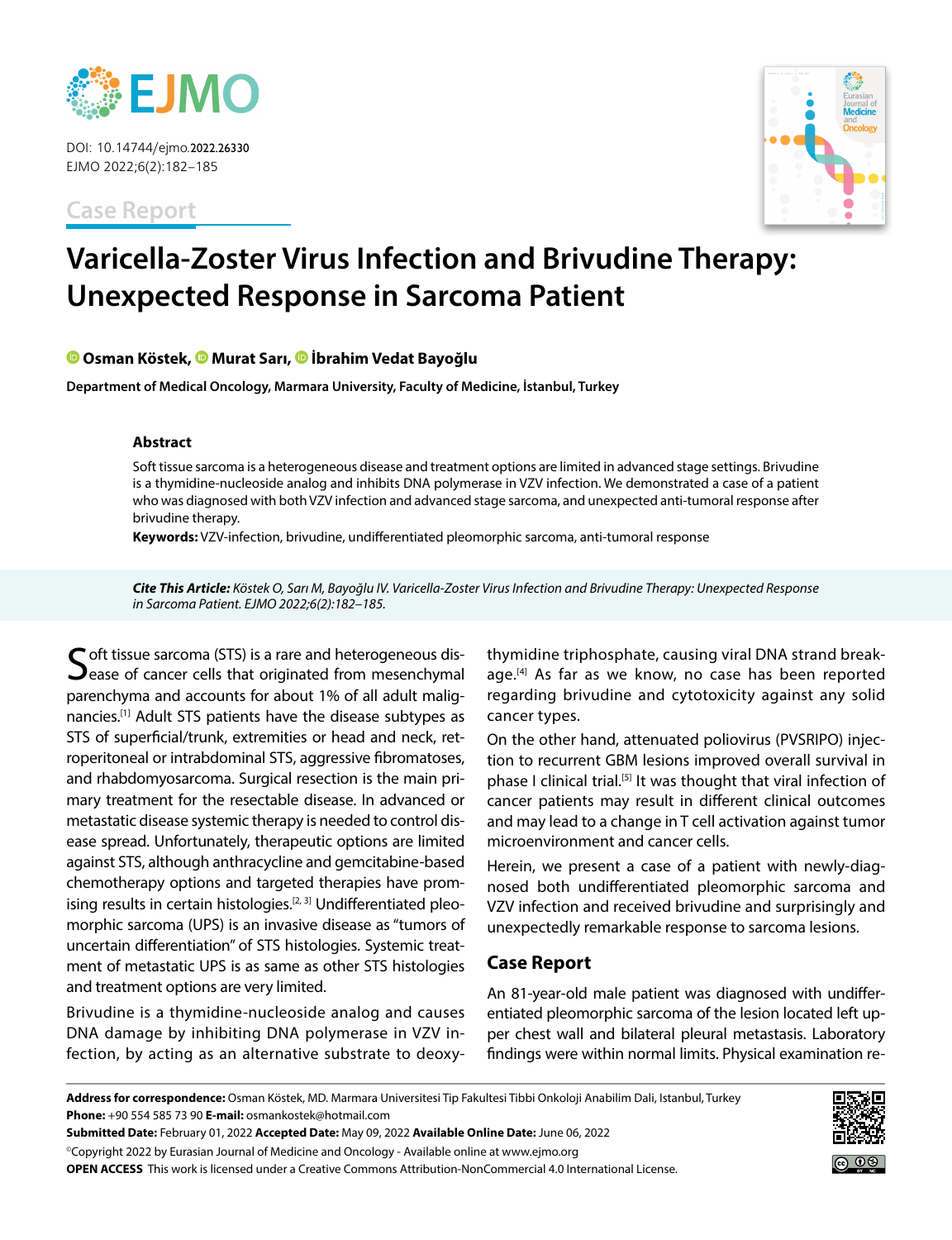vealed about 1 cm solid mass on the right anterior chest wall and about 2,5 cm mass on periumbilical region. On the other hand, he suffered from zona lesions located on the right neck and chest wall including a mass lesion. Biopsy was consulted to our soft tissue sarcoma experienced pathologist and confirmed it as undifferentiated pleomorphic sarcoma. In order to stage the disease, CT imagings were ordered.

Figure 1 shows initial thorax tomography which demonstrates mass on the left anterior chest wall and pleural metastasis on bilateral locations. The patient was consulted to the medical oncology department and admitted to us 2 weeks later, his PET/CT imaging demonstrated disease progression (Fig. 1). Then, the patient had VZV – zona –infection and consulted to dermatology. He received brivudine for VZV infection. We advised the patient to admit to oncology outpatient after VZV infection therapy. After 4 weeks, surprisingly, a remarkable response to brivudine was inspected through physical examination, and thorax and abdomen CT imagings showed a nearly completed response (Fig. 2 a and 2b). We did not give any chemotherapy or cytotoxic agent against UPS lesions.

We advised only monitoring with active follow-up. Unfortunately, he did not continue to follow up later. After 27 months, his last visit was due to pneumonia, and died in the intensive care unit. .The last thorax CT imaging showed disease recurrences on bilateral pleural surfaces (Fig. 3).

# **Discussion**

We report the case of a patient with newly-diagnosed both UPS and a VZV infection, who was treated with brivudine and had a remarkable and unexpected objective response of tumoral lesions to brivudine therapy.



**Figure 1.** Baseline and 2 weeks later thorax CT imaging of progressive disease.



**Figure 2.** Change in tumoral lesions after VZV infection and brivudine therapy.



**Figure 3.** Thorax CT image of the patient in the intensive care unit shows disease recurrence.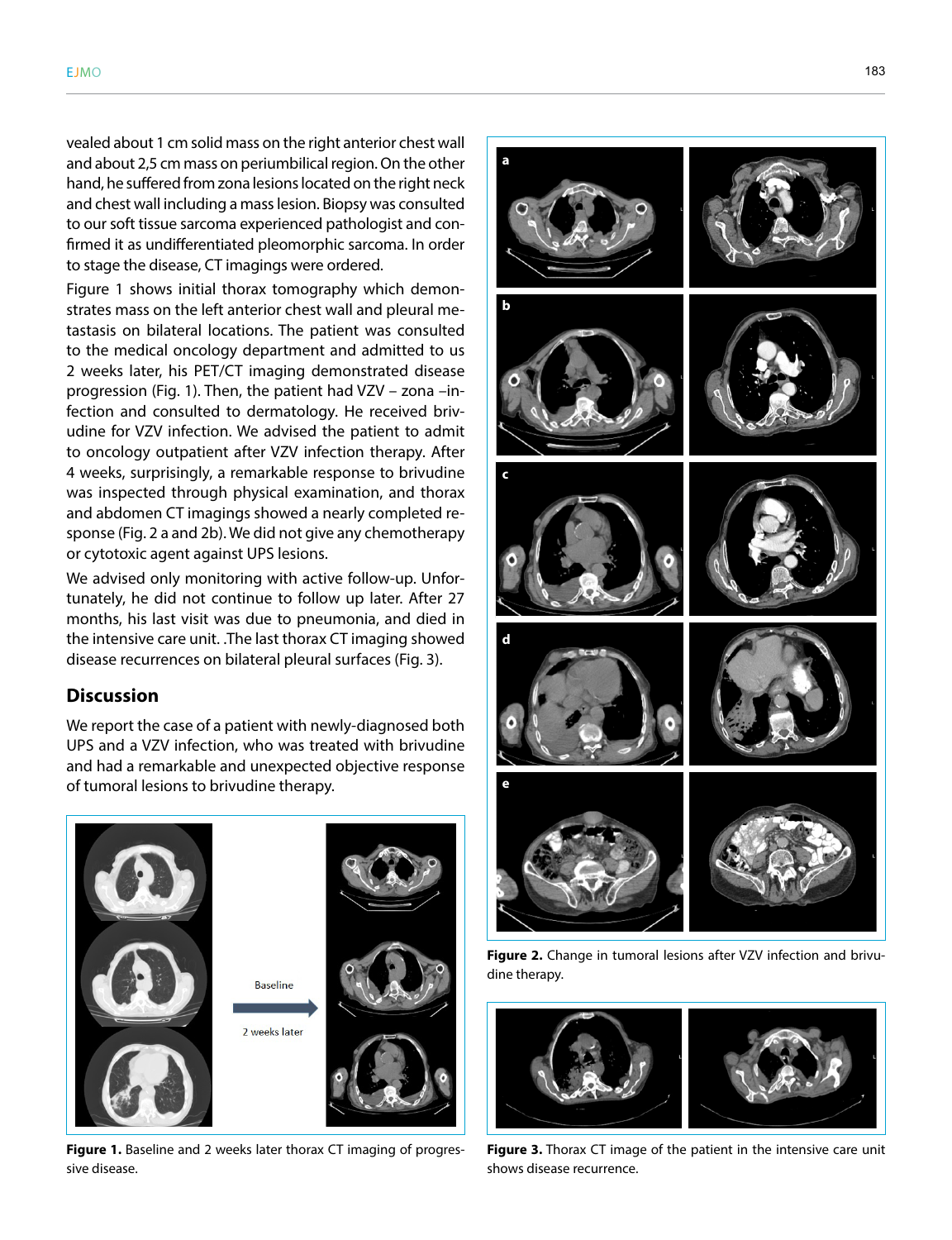Nucleoside analogs are used in the treatment of viral infections or cancer. Inhibition of DNA replication by depleting deoxyribonucleotide synthesis leads to cell growth arrest or cell death. For instance, inhibition of thymidylate synthase and ribonucleotide reductase impairs DNA replication by structurally modified nucleoside analogs are used in the treatment of cancer cells.<sup>[6]</sup> On the other hand, thymidine kinase is a DNA salvage enzyme and play role in regenerating thymidine for DNA synthesis.<sup>[7]</sup> Apart from DNA synthesis, it has a critical role in the repair mechanisms after DNA damage.<sup>[8]</sup> In addition, it was shown that serum human TK activity may differ between solid cancer cells regarding breast and prostate cancer cells.<sup>[9, 10]</sup> There is an important question about whether human TK is different than viral (herpes) TK. Although there is limited data, human TK was found to be molecularly different than viral TK. Further studies are needed to discover these molecular differences may be an option for cancer treatment.<sup>[7, 11, 12]</sup> Moreover, there is new data about serum thymidine kinase levels are above in patients with soft tissue sarcoma and there is not enough data on the importance of TK activity and sarcoma pathogenesis.<sup>[13]</sup> Current studies are now trying to identify links between TK1 and cancer pathogenesis.<sup>[7]</sup> In addition, brivudine is an oral thymidine nucleoside analog and has greater activity against viral TK and its activity against tumor cells is unknown. Brivudine (RP101) as a potential cancer drug was shown a novel approach for the prevention of chemotherapy resistance and enhancement of chemosensitivity in animals and pancreatic cancer patients.[14] But later, there was no further studies in the field of oncology. Herein, we firstly demonstrated that patients with UPS who received brivudine had surprisingly near-complete responses to brivudine about 4-weeks later (Fig. 2). Further studies about brivudine and its potential role against soft tissue sarcoma are needed.

On the other hand, in the growth of cancer tissue, the tumor microenvironment establishes acquired MHC and antigen loss to escape from the immune system.By different mechanisms including viral infection, this pathway may reverse and lead to a tumor microenvironment immune flare status-from cold status to hot- and may enhance the tumor antigen-specific T cell activation and recruitment.In 2018, a poliovirus monotherapy for recurrent glioblastoma improved long-term survival, and later, LUMINOS-101 phase II (NCT04479241) trial is designed to investigate whether pembrolizumab plus poliovirus therapy in patients with recurrent GMB will improve survival or not.<sup>[5, 15]</sup> In our patient who was infected with VZV during diagnosis procedure and zona, dermatome was on a mass lesion at the right upper chest wall and it was thought whether his tumor microenvironment gained tumor antigen-specific T cell ac-

tivation and recruitment is another theory of this clinical scenario. We have started to investigate the possible efficacy or therapeutic potential of brivudine on fibrosarcoma cell culture. If it is demonstrated, possible pathways related to anti-neoplastic efficacy will be explained with further studies including transcriptome analysis.

Further studies are needed to clarify this surprising response to UPS lesions and whether this response belongs to brivudine or VZV infection-mediated T cell activation against tumor cells. Due to fact the limited therapeutic agents against soft tissue sarcoma, it will be valuable to demonstrate the potential efficacy of nucleoside analog or a potential oncolytic viral therapy agent against soft tissue sarcoma.

#### **Disclosures**

**Peer-review:** Externally peer-reviewed.

**Conflict of Interest:** The authors declare that there is no conflict of interest that could be perceived as prejudicing the impartiality of the present study. The present study did not receive any funding.

**Authorship Contributions:** Concept – O.K.; Design – O.K., İ.V.B.; Supervision – M.S, İ.V.B.; Literature search – O.K., M.S.; Writing – O.K., M.S.; Critical review – M.S., İ.V.B.

## **References**

- 1. Siegel RL, Miller KD, Fuchs HE, Jemal A. Cancer statistics, 2022. CA Cancer J Clin 2022;72:7–33. [CrossRef]
- 2. Bramwell VH, Anderson D, Charette ML. Doxorubicin-based chemotherapy for the palliative treatment of adult patients with locally advanced or metastatic soft tissue sarcoma. Cochrane Database Syst Rev 2003;2003:Cd003293. [CrossRef]
- 3. Young RJ, Natukunda A, Litière S, Woll PJ, Wardelmann E, van der Graaf WT. First-line anthracycline-based chemotherapy for angiosarcoma and other soft tissue sarcoma subtypes: pooled analysis of eleven European Organisation for Research and Treatment of Cancer Soft Tissue and Bone Sarcoma Group trials. Eur J Cancer 2014;50:3178–86. [CrossRef]
- 4. Keam SJ, Chapman TM, Figgitt DP. Brivudin (bromovinyl deoxyuridine). Drugs 2004;64:2091–7; discussion 8–9. [CrossRef]
- 5. Desjardins A, Gromeier M, Herndon JE 2nd, Beaubier N, Bolognesi DP, Friedman AH, et al. Recurrent glioblastoma treated with recombinant poliovirus. N Engl J Med 2018;379:150–61.
- 6. Van Rompay AR, Johansson M, Karlsson A. Substrate specificity and phosphorylation of antiviral and anticancer nucleoside analogues by human deoxyribonucleoside kinases and ribonucleoside kinases. Pharmacol Ther 2003;100:119–39.
- 7. Bitter EE, Townsend MH, Erickson R, Allen C, O'Neill KL. Thymidine kinase 1 through the ages: a comprehensive review. Cell Biosci 2020;10:138. [CrossRef]
- 8. Chen YL, Eriksson S, Chang ZF. Regulation and functional contribution of thymidine kinase 1 in repair of DNA damage. J Biol Chem 2010;285:27327–35. [CrossRef]